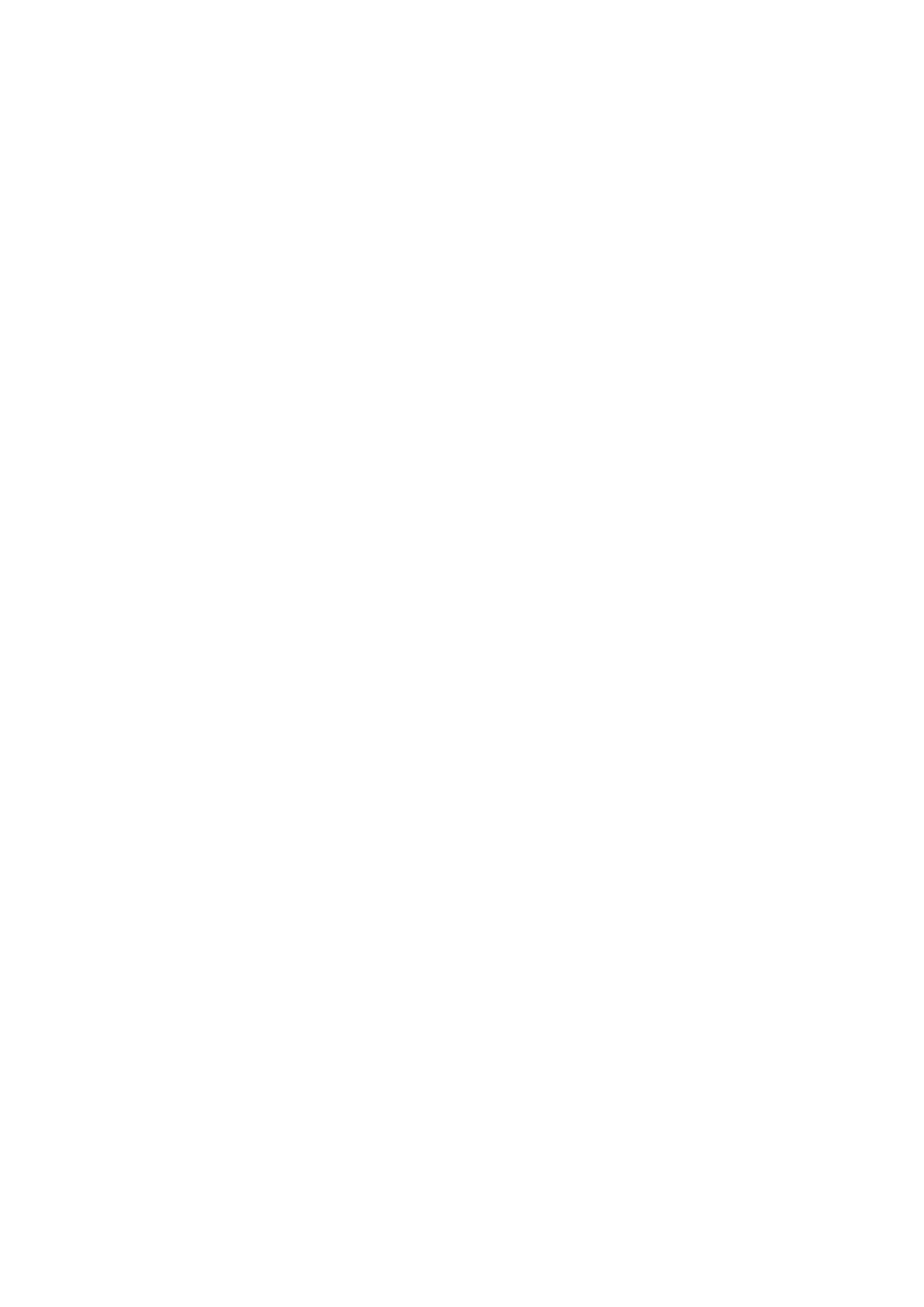

To: His Excellency Kitack Lim Secretary General International Maritime Organization 4 Albert Embankment London SE1 7SR

19th March 2020

Secretary General,

# **Subject: The Bahamas Maritime Authority's measures in relation to COVID-19**

Firstly we applaud and support your call for practical and pragmatic approach to ensure that the flow of commerce by sea is not be unnecessarily disrupted at this unprecedented time when ships and the seafarers serving onboard are a critical part of the solution to overcome the COVID-19 pandemic.

This is to inform you that The Bahamas Maritime Authority (BMA) has established Flag State guidance and recommendations for fleet under the Bahamas flag, in light of the current COVID-19 outbreak, which is a major global crisis affecting maritime transport.

Noting the invitation in IMO Circular Letter *No.4204/Add.5 (17 March 2020*), the BMA would respectfully request that the Secretariat issues a Circular Letter to all Member States, NGO's and IGO's, for circulation of the enclosed *BMA Technical Alert No 20-03 Novel Coronavirus*.

A copy of the latest version (*BMA Technical Alert No 20-03, version 3.6, 19/03/2020*) is enclosed for your reference and parties can obtain the most updated guidance from the BMA website :<https://www.bahamasmaritime.com/publications/technical-alerts/>

The BMA would like to thank you in advance for your effort and takes this opportunity to assure you of its highest cooperation.

Kind regards,

*Dwain E. Hutchinson,*  Managing Director & CEO.

Cc: *His Excellency Ellison Greenslade*, Bahamas High Commissioner and Bahamas Permanent Representative to IMO

> **London | EC2N 1AR | UK**  T: + 44 (0) 20 7562 1300 (main) E: london@bahamasmaritime.com **www.bahamasmaritime.com**

**120 Old Broad Street**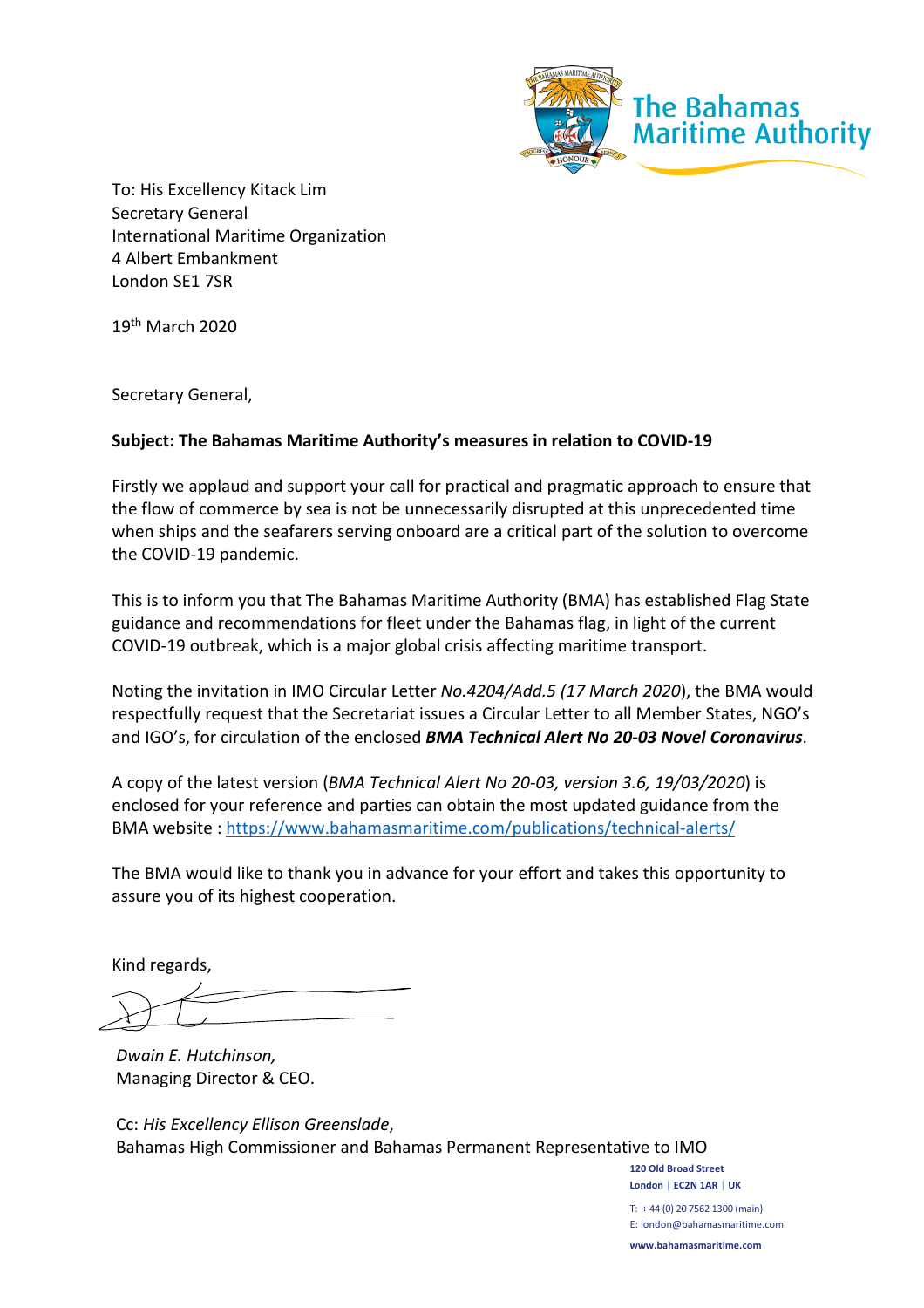# **TECHNICAL ALERT 20-03**



Version No. 3.6

Issue Date 19/03/2020

# **COVID-19**

#### **1. Purpose**

1.1. This Technical Alert is issued by the Bahamas Maritime Authority (BMA) to provide information on COVID-19 (formerly called novel coronavirus or 2019-nCoV).

# **2. Introduction**

- 2.1. As widely reported, COVID-19 has been associated with an outbreak of pneumonia type illness and cases are being reported worldwide.
- 2.2. Coronaviruses (CoV) are a large family of viruses that cause illness ranging from the common cold to more severe diseases, such as, Middle East Respiratory Syndrome (MERS-CoV) and Severe Acute Respiratory Syndrome (SARS-CoV). These viruses are zoonotic, meaning that they are transmitted between animals and people. A novel coronavirus (nCoV) is a new strain which has not been previously identified in humans.
- 2.3. Common signs of infection with this virus include:
	- respiratory symptoms,
	- fever,
	- cough,
	- shortness of breath and
	- breathing difficulties.
- 2.4. In more severe cases, infection can cause:
	- pneumonia,
	- severe acute respiratory syndrome,
	- kidney failure and
	- even death.
- 2.5. Standard recommendations to prevent the spread of this infection include:
	- regular proper hand washing,
	- covering mouth and nose when coughing and sneezing,
	- thoroughly cooking meat and eggs and
	- avoiding close contact with anyone showing symptoms of respiratory illness such as coughing and sneezing.

**TA 20-03 V3.6 TECHNICAL ALERT Page 1 of 9**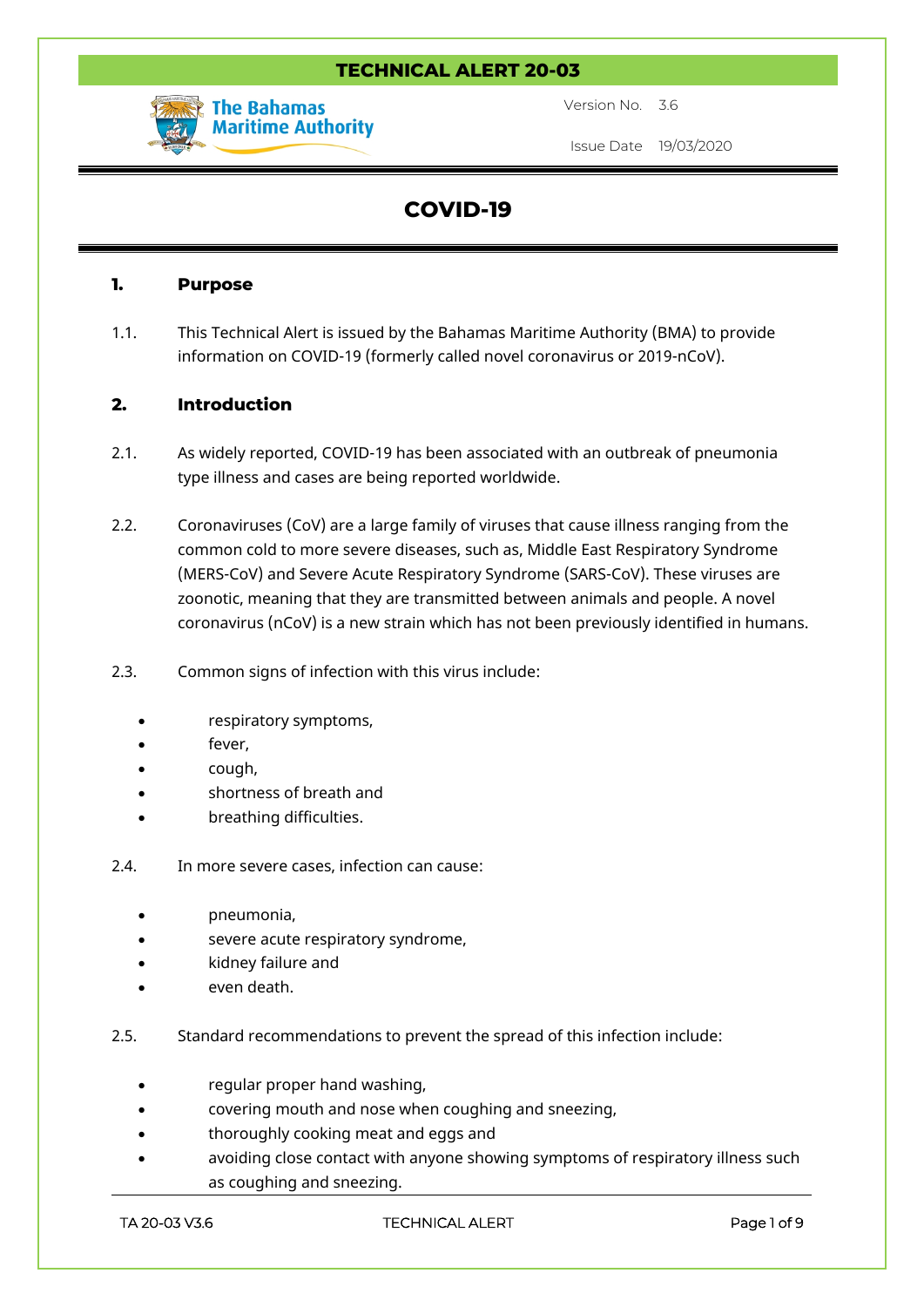

- 2.6. The World Health Organization (WHO) declared the COVID-19 outbreak an international pandemic (a worldwide occurrence of the virus) on 11 March 2020. The situation is evolving daily.
- 2.7. Owners/operators should ensure that standard recommendations to prevent the spread of infection are implemented on their ships.
- 2.8. Owners/operators should also ensure that they are aware of any local reporting requirements in their ships' areas of operation, in case of any crew members or passengers showing signs of infection.
- 2.9. Prior to entering ports identified as having been affected by the outbreak of COVID-19 owners/operators should make appropriate risk assessments and take appropriate measures.

# **3. Travel to The Bahamas**

- 3.1. **As of 14 February 2020, any foreign nationals who have visited China, South Korea, Italy and Iran in the last 20 days will be denied entry into the country. From 19 March 2020 this will be extended to foreign nationals from the United Kingdom, Ireland and Europe.**
- 3.2. All residents returning to The Bahamas will be strictly quarantined and monitored for development of symptoms for the duration of the incubation period.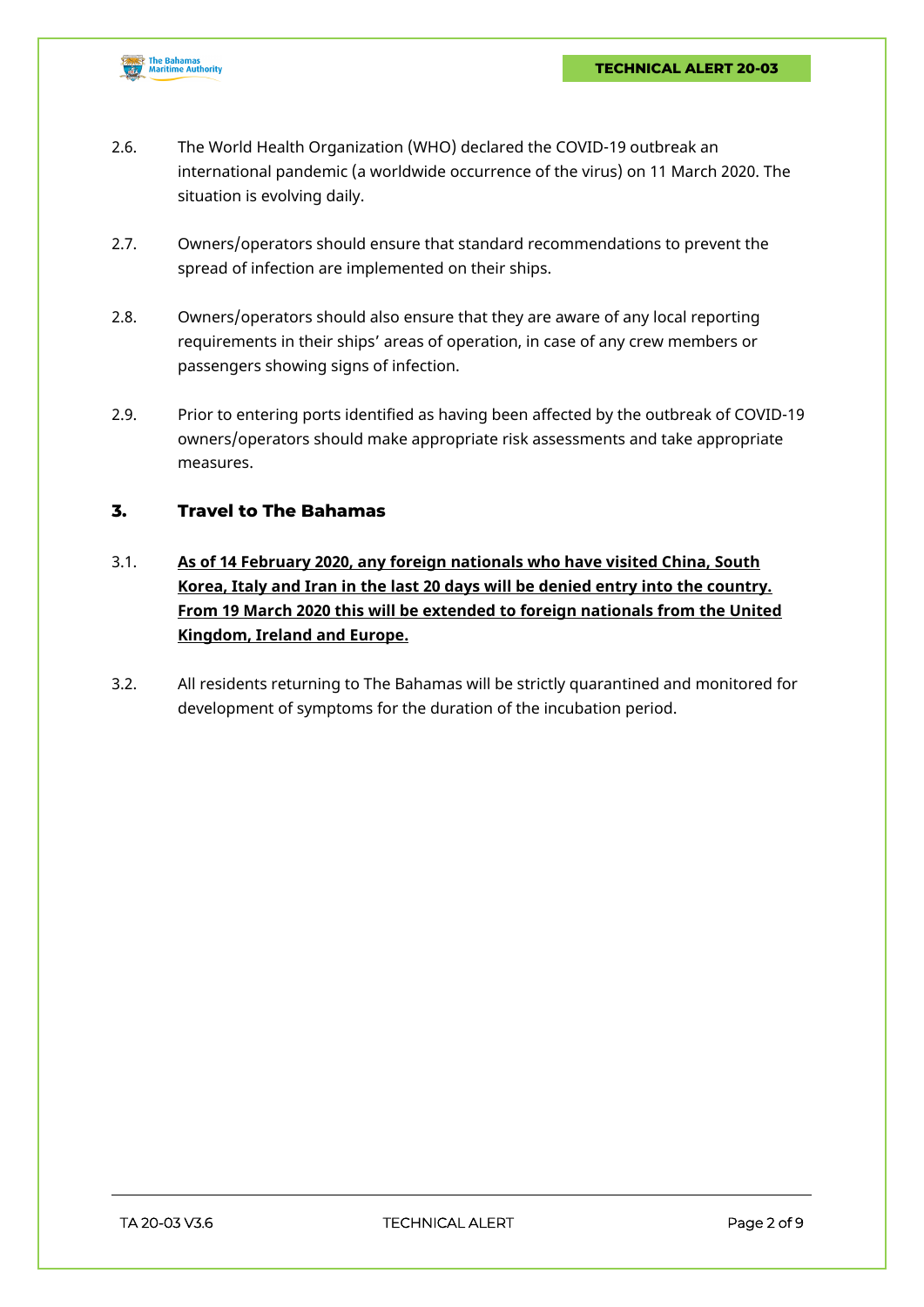

# **4. Travel to Other Countries**

- 4.1. Numerous travel restrictions are being put in place.
- 4.2. Be diligent, pay attention and equip yourself with travel advisory information related to COVID-19 before you travel.
- 4.3. If during, or after your travel, symptoms of respiratory illness are experienced, you are encouraged to immediately contact a medical provider who will guide you as to your next steps. Be ready to give your full travel history to health care providers.

#### **5. Actions to be taken in case of suspected cases**

- 5.1. Where COVID-19 is suspected, medical advice should be sought.
- 5.2. The advice of public health authorities in the country where the ship is located when cases are suspected should be sought and any instructions followed.
- 5.3. Owners/operators are requested to report any suspected cases of COVID-19 to the BMA by email: [casualty@bahamasmaritime.com.](mailto:casualty@bahamasmaritime.com)

#### **6. Extensions, postponements, etc.**

#### 6.1. **Seafarer Employment**

- 6.1.1. In cases where crew members may have to exceed the 12 months or contractual period onboard as stated in their original Seafarers' Employment Agreement (SEA) because of travel restrictions imposed due to the outbreak of the corona virus, The Bahamas will consider such extensions to be *force majeure* and therefore not a breach of the Maritime Labour Convention, 2006, (MLC) as amended.
- 6.1.2. In such cases, an entry shall be made in the ship's Official Logbook describing the situation and listing the crew members who have had to extend their stay.
- 6.1.3. A new SEA shall be arranged for the crewmembers in question, and it shall be stated that the seafarers are entitled to repatriation at no cost to the seafarer at one week's notice.

#### 6.2. **Expired Medical Certificates**

6.2.1. If a seafarer's medical certificate expires, the certificate can be extended for up to 3 months or until a new certificate can be issued, whatever comes first. Should this situation go beyond three months, further advice will be provided.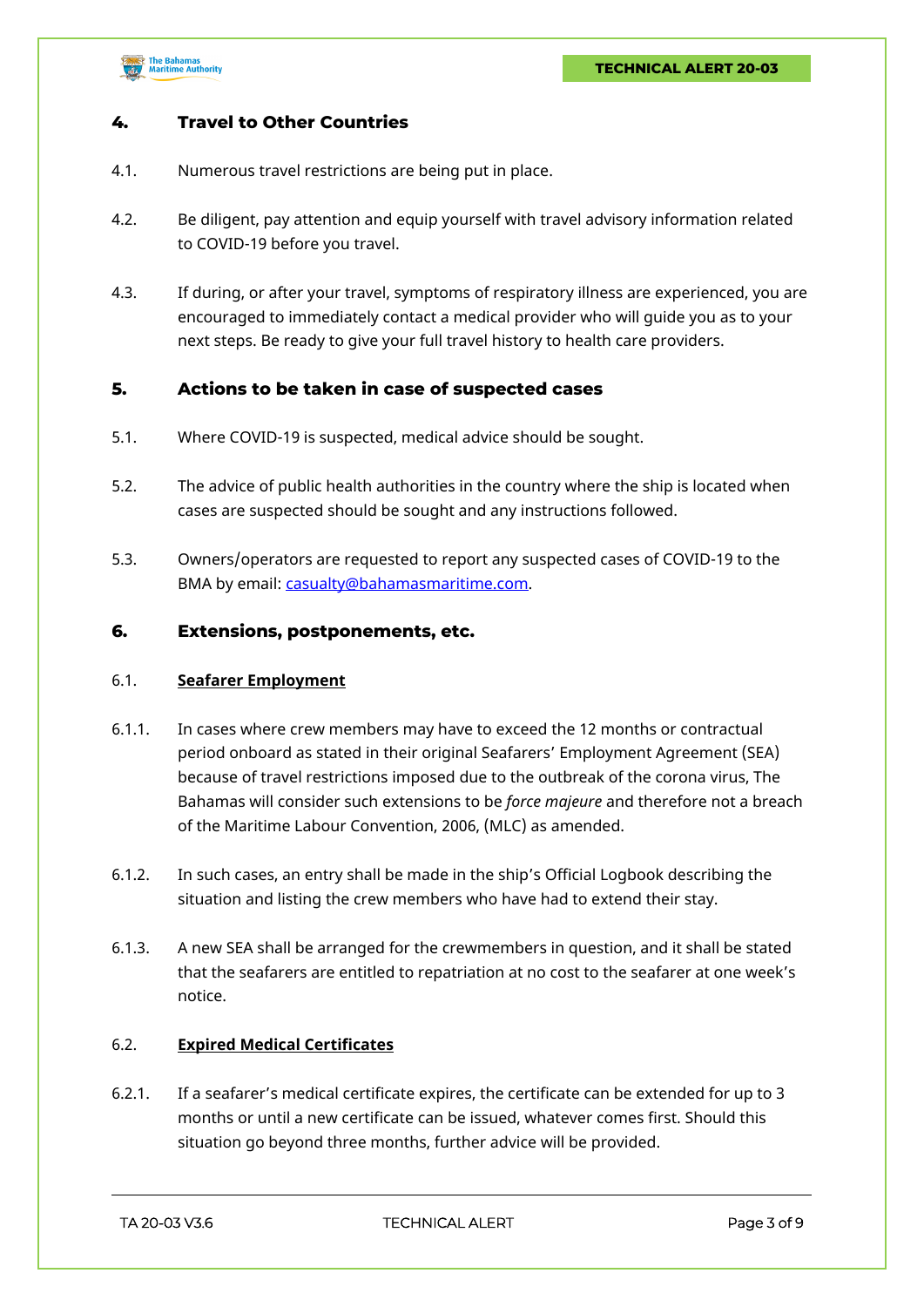

6.2.2. If a medical certificate expires, an entry is to be made in the Official Logbook with reasons why it is necessary to extend the certificate.

# 6.3. **Expired STCW Certificates**

- 6.3.1. If STCW certificates expire please contact the issuing State of the certificate for extension of Certificates of Competency (CoCs). BMA will endorse such extensions as necessary.
- 6.3.2. For Certificates of Proficiency (CoP's), please contact the BMA at [stcw@bahamasmaritime.com.](mailto:stcw@bahamasmaritime.com)
- 6.3.3. Details of any expired STCW certificates are to be recorded in the Official Logbook.

### 6.4. **Seaman's Record Books**

- 6.4.1. The BMA is currently restricted in the use of courier and mail services to send seaman's record books to clients.
- 6.4.2. Where seafarers are not in possession of a Seaman's Record Book, the BMA requests that the Master issues a Record of Service as stipulated in paragraphs 3.3 and 3.4 of [BMA Information Bulletin No. 107](https://www.bahamasmaritime.com/wp-content/uploads/2015/08/107bulltnrev03.pdf).
- 6.4.3. Notwithstanding the above, the BMA will still issue Seaman's Record Books and clients are encouraged to apply online through the BORIS electronic system. When the Seaman's Record Book is issued the BMA will send an electronic copy to the client to be used onboard.
- 6.4.4. The BMA will send the original Seaman's Record Books by courier as normal when full access to courier services is available.
- 6.4.5. Sea service may be transferred to the Seaman's Record Book from the Record of Service either by the Master who signed the Record of Service or by the Company.

# 6.5. **Bahamas Initial, Annual and Pre-Registration Inspections**

- 6.5.1. BMA inspectors have been instructed not to put themselves at risk and likewise not to put ship's crews at risk - this means they will follow the guidance of the health authorities in the country where they are located and may decline to attend ships.
- 6.5.2. Where an initial or annual inspection cannot be carried out before the end of the inspection window, the owner/operator shall advise the BMA Inspections & Surveys department ([tech@bahamasmaritime.com](mailto:tech@bahamasmaritime.com)), providing full supporting information. Inspections should be carried out at the first port where an inspector is available.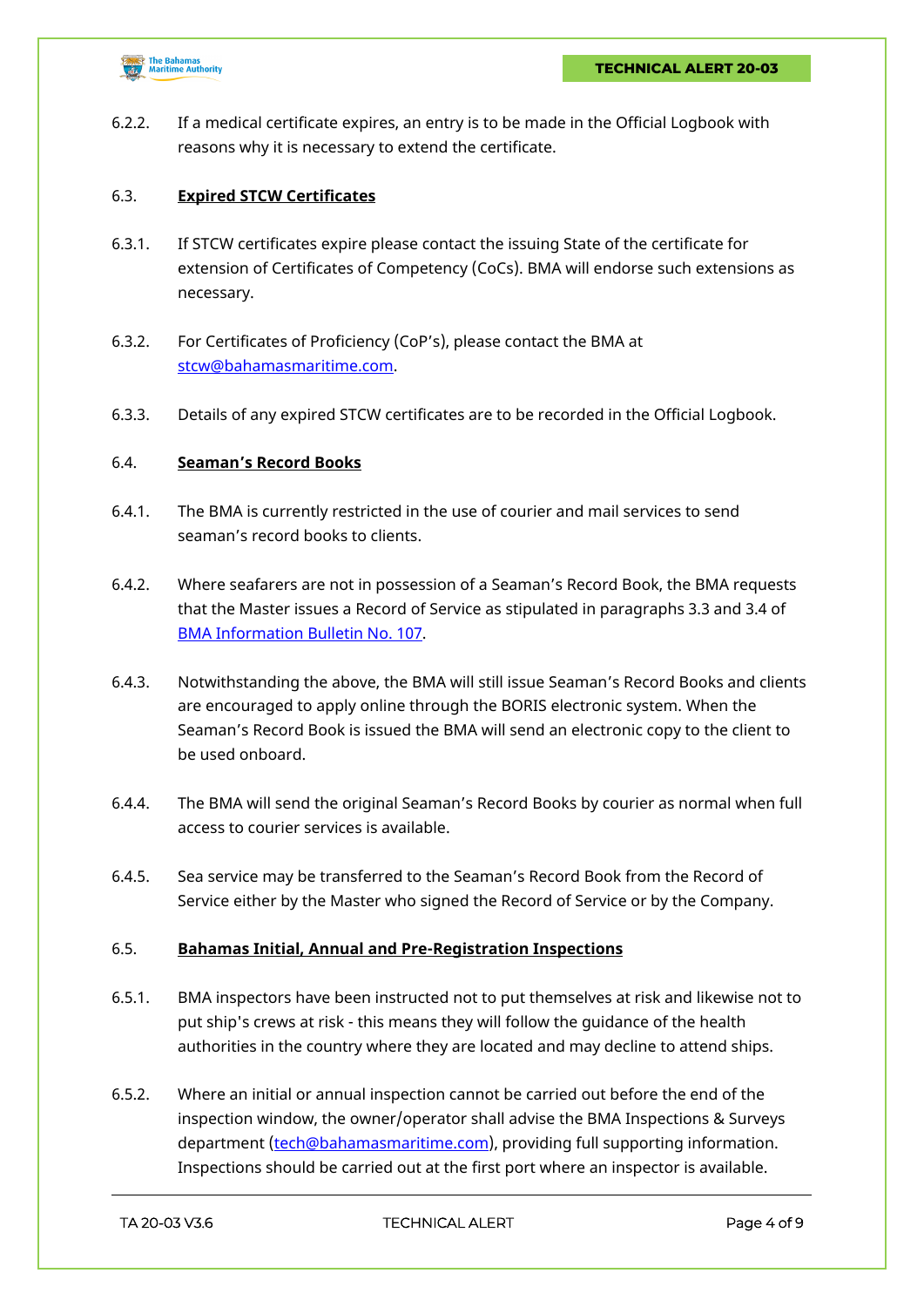

- 6.5.3. The requirement for pre-registration inspections is waived for 3 months from 16 March 2020 for ships up to 20 years of age. Ships over 20 years of age will be considered on a case by case basis and inspection requirements will be advised by BMA. For ships over 12 years of age, a pre-purchase or condition report should be submitted where available.
- 6.5.4. Notwithstanding para 6.5.3, all ships proposed for registration, with the exception of new builds, remain subject to a pre-registration technical documentation review.

#### 6.6. **Surveys**

- 6.6.1. Where a surveyor is not able to undertake scheduled surveys due to restrictions imposed by COVID-19, including cancellation of scheduled dry docking and/or bottom survey, and remote survey is not practicable, the BMA authorises its Recognised Organisations to consider applications for extension/postponement under *force majeure* or unforeseen exceptional circumstances and administratively issue short term statutory certificates for up to 3 months. This is to be followed up by a physical survey at the earliest opportunity.
- 6.6.2. For statutory surveys delegated to Bahamas Recognised Organisations, the Recognised Organisation shall consider the application, which should include full supporting information, prior to issuing short-term certification. The Master shall provide a statement to the Recognised Organisation confirming the structure or equipment to be surveyed remains fit for purpose and has not been subject to any damage.
- 6.6.3. Where the structure or equipment to be surveyed does not remain fit for purpose, or has suffered damage, or the Recognised Organisation does not support the application, the Recognised Organisation shall provide full details to the BMA. The BMA will consider on a case-by-case basis and provide instructions to the Recognised Organisation.

# 6.7. **ISM and ISPS Internal Audits**

6.7.1. Timely completion of ISM internal audits is amongst the most frequently reported difficulties. The BMA therefore temporarily permits extensions to annual ISM internal audits for up to 3 months, as per para 5.6 of **[BMA Information Bulletin 23](https://www.bahamasmaritime.com/wp-content/uploads/2015/08/23-ISM-Code-Rev6.pdf)** and para 12.1 of the ISM Code, in cases where it is not physically possible to attend and remote audit is not practicable. This is to be followed up by a physical audit at the earliest opportunity.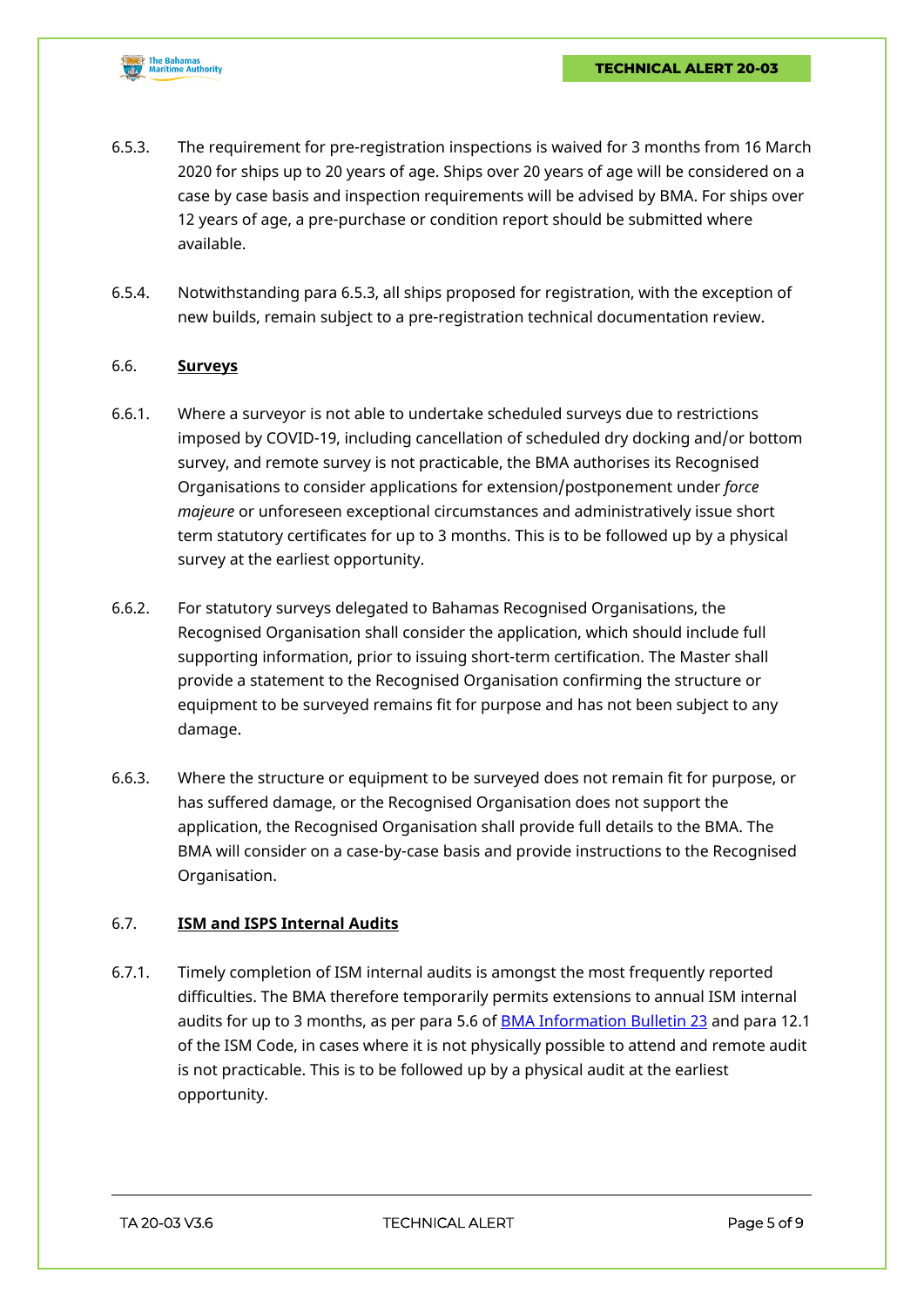

6.7.2. The Company Security Officer may postpone internal ISPS audits for up to 3 months in cases where it is not physically possible to attend, and remote audit is not practicable. This is to be followed up by a physical audit at the earliest opportunity.

#### 6.8. **ISM External Audits**

- 6.8.1. For interim ISM DOC and SMC audits where it is not physically possible to attend and remote audit is not practicable, the BMA may permit the issue of interim DOC/SMC upon receipt by the Recognised Organisation of a statement from the Company/Master confirming that the safety management system is in place and meets the objectives of paragraph 1.2.3 of the ISM Code. This is to be followed up by a physical audit at the earliest opportunity.
- 6.8.2. For initial ISM DOC and SMC audits where it is not physically possible to attend and remote audit is not practicable, the BMA permits the issue of a second interim DOC/SMC for up to 6 months upon receipt by the Recognised Organisation of a statement from the Company/Master confirming that the safety management system meets the objectives of paragraph 1.2.3 of the ISM Code. This is to be followed up by a physical audit at the earliest opportunity.
- 6.8.3. For SMC and DOC periodical audits, if these are not completed within the range date the certificate ceases to be valid as per ISM Code. In such circumstances, the Recognised Organisation may issue a new SMC or DOC valid for 3 months or until the audit can take place, whichever comes first.
- 6.8.4. For SMC and DOC renewal audits, and noting the provisions of ISM Code 13.14, the BMA authorises its Recognised Organisations to issue 3-month extensions, where requested by the Company, to existing SMC and DOC Certificates.

### 6.9. **ISPS External Audits**

- 6.9.1. For interim ISSC audits where it is not physically possible to attend and remote audit is not practicable, the BMA may permit the issue of an interim ISSC upon receipt by the Recognised Organisation of a statement from the Company Security Officer **AND** Ship Security Officer confirming that:
	- i. A Ship Security Assessment has been completed.
	- ii. A copy of the Ship Security Plan (SSP) is on board and there is evidence that the SSP has been submitted to the Recognised Organisation for approval.
	- iii. the security measures identified in the Ship Security Plan are in place and the provisions of paragraph 19.4.2 of the ISPS Code have been met.

This is to be followed up by a physical audit at the earliest opportunity.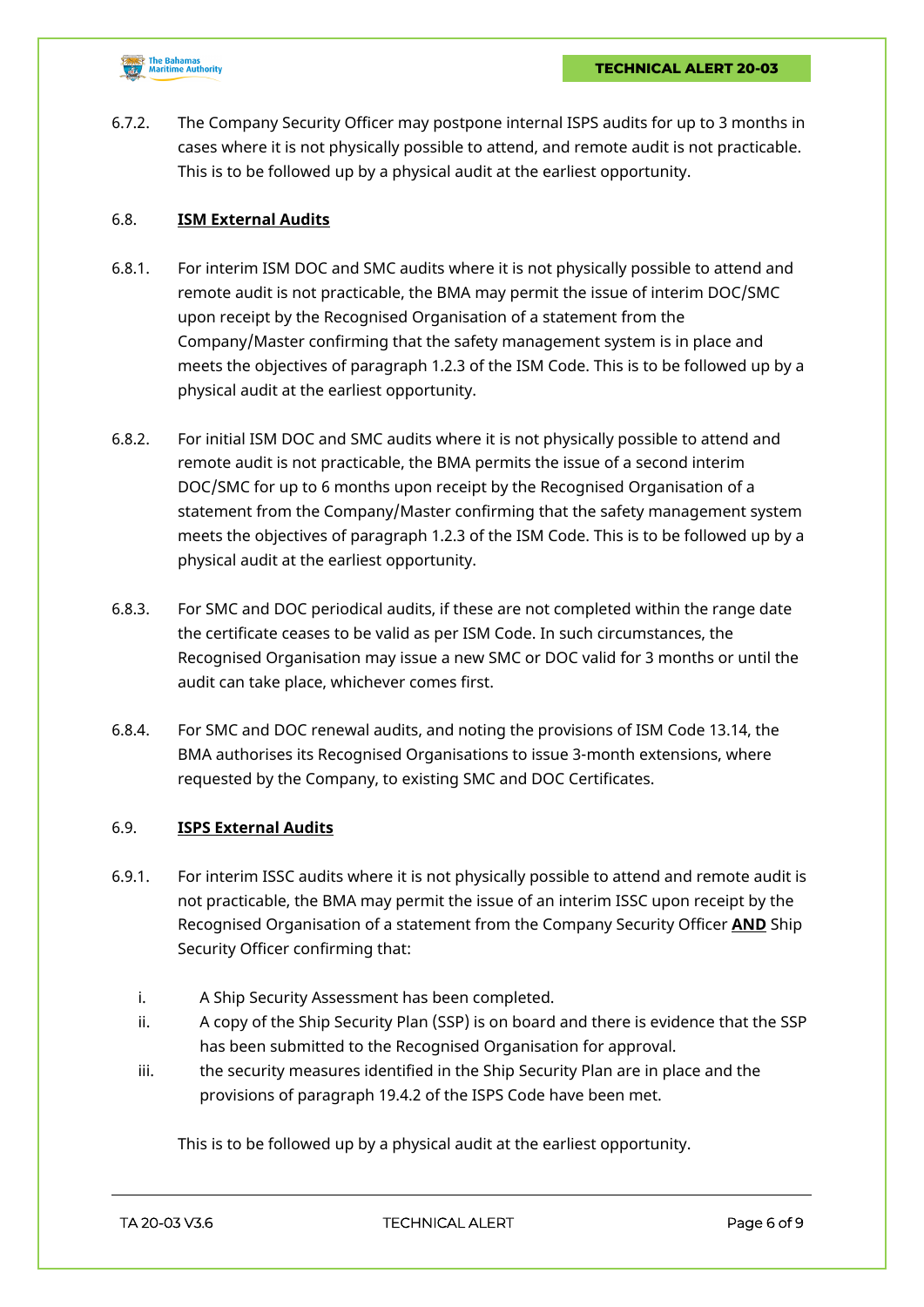

6.9.2. For initial ISSC audits where it is not physically possible to attend and remote audit is not practicable, the BMA permits the issue of a second interim ISSC for up to 6 months upon receipt by the Recognised Organisation of a statement from the Company Security Officer **AND** Ship Security Officer, as per 6.9.1.i to iii.

This is to be followed up by a physical audit at the earliest opportunity.

- 6.9.3. For ISSC intermediate audits, if these are not completed within the range date the certificate ceases to be valid as per ISPS Code A19.3.8. In such circumstances, the Recognised Organisation may issue a new SMC or ISSC valid for 3 months or until the audit can take place, whichever comes first.
- 6.9.4. With regards to ISSC renewal audits, noting the provisions of ISPS Code A-19.3.5, the BMA authorises its Recognised Organisations to issue 3 month extensions, where requested by the Company, to existing ISSC Certificates.

### 6.10. **Maritime Labour Inspections**

- 6.10.1. For interim MLC inspections where it is not physically possible to attend and remote inspection is not practicable, the BMA permits the issue of an interim MLC for up to 6 months upon receipt by the Recognised Organisation of a statement from the Company/Master confirming that:
	- i. the applicable requirements of MLC 2006 have been met.
	- ii. An approved Declaration of Maritime Labour Compliance Part I is on board or evidence provided that it has been requested from the BMA.
	- iii. DMLC Part II is available in draft or evidence provided that it has been submitted to the Recognised Organisation.

This is to be followed up by a physical audit at the earliest opportunity.

6.10.2. For initial MLC inspections where it is not physically possible to attend and remote audit is not practicable, the BMA permits the issue of a second interim MLC for up to 6 months upon receipt by the Recognised Organisation of a statement from the Company/Master, as per 6.10.1.i to iii.

This is to be followed up by a physical audit at the earliest opportunity.

6.10.3. MLC 2006 does not provide for the issue of extensions to existing MLC Certificates without inspection. However, in this exceptional situation, the BMA authorises its Recognised Organisations to administratively issue a short-term Maritime Labour Certificate for 3 months in cases where the renewal or intermediate inspection cannot be conducted due to COVID19 restrictions.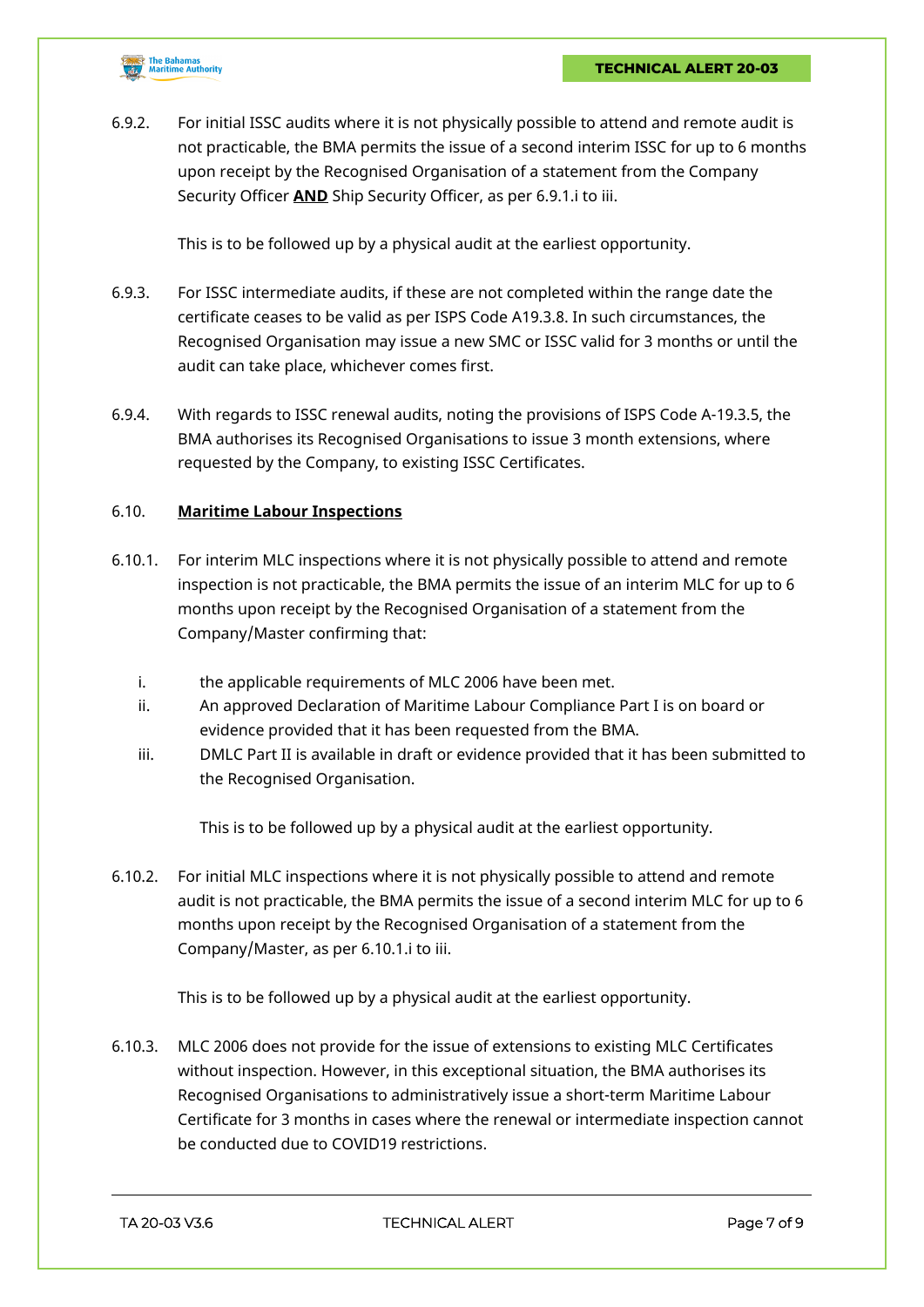

6.10.4. The Recognised Organisation shall state that the certificate has been issued to allow the ship to continue on its intended voyage and complete the inspection at the first port where inspectors are available. When the renewal or intermediate inspection has been completed a full-term Maritime Labour Certificate may be issued with its expiry date not later than 5 years from the expiry date of the original full-term Maritime Labour Certificate.

#### 6.11. **Remote audits and surveys**

- 6.11.1. The BMA will consider requests for remote audits and surveys where supported by the Recognised Organisation.
- 6.12. The Recognised Organisation shall provide a weekly report to the BMA (by email to [tech@bahamasmaritime.com\)](mailto:tech@bahamasmaritime.com) of actions taken under paragraphs 6.6 to 6.10. The weekly report should be submitted by 1730UTC on the Wednesday of the following week.
- 6.13. The temporary measures described in paragraphs 6.5 to 6.10 will remain in place for 3 months from 16 March 2020 and are subject to review as the situation develops.

### **7. Certificates and Documents**

- 7.1. Hard copy certificates will continue to be provided by the BMA as usual, provided that postal/courier services remain in operation.
- 7.2. The BMA may issue scanned copies of hard copy certificates in order to ensure that ships have copies of current documents on board.
- 7.3. The validity of any certificate can be verified by contacting the BMA.